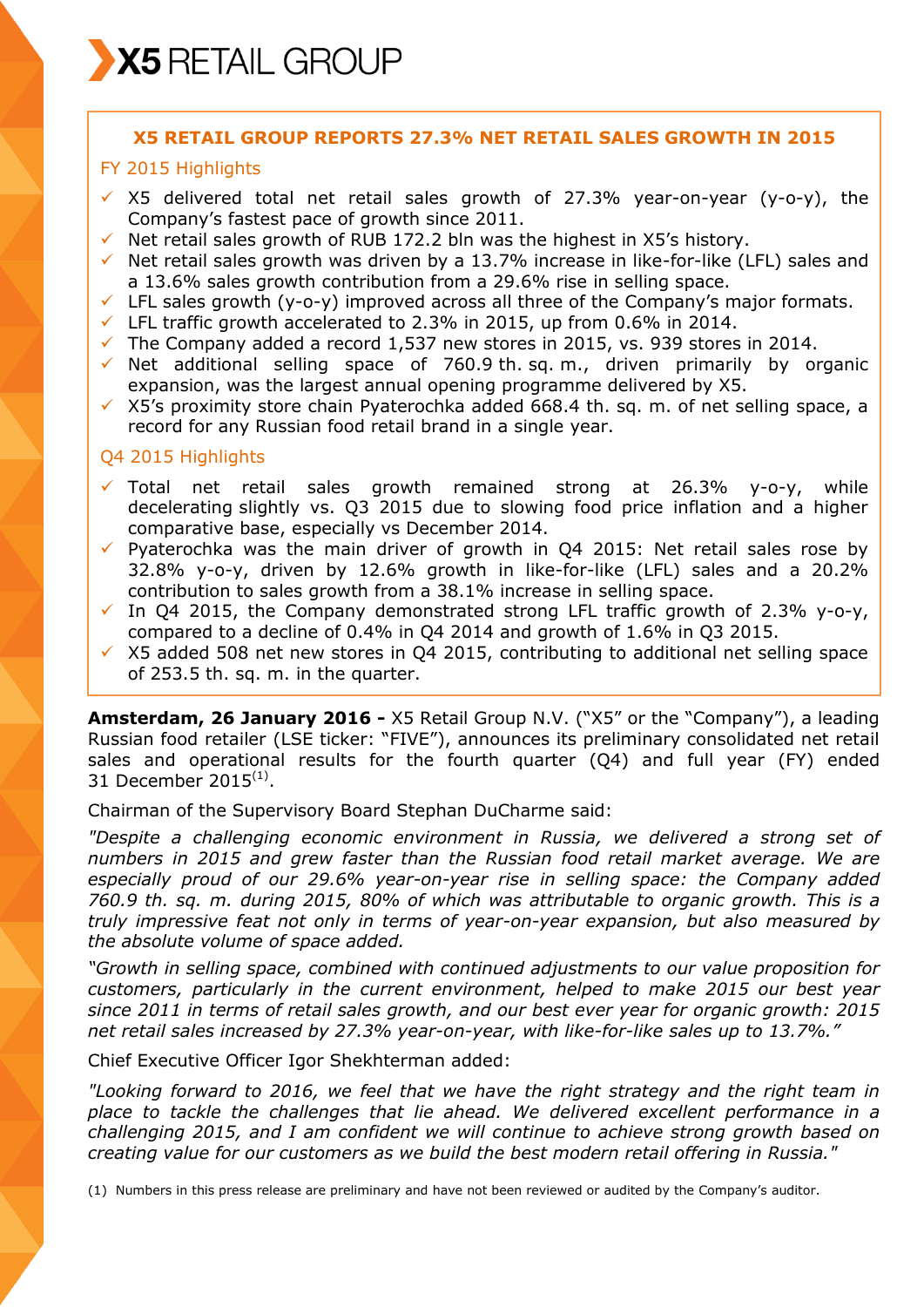# X5 RETAIL GROUP

# **Net Retail Sales(2)(3) Performance**

#### *Net Russian ruble (RUB) retail sales by format, million (mln)(4)*

| <b>RUB mln</b>         | Q4 2015   | Q4 2014   | change,<br>$V - O - V$ | <b>FY 2015</b> | <b>FY 2014</b> | change,<br>$y - 0 - y$ |
|------------------------|-----------|-----------|------------------------|----------------|----------------|------------------------|
| Pyaterochka            | 167,195.5 | 125,944.7 | 32.8%                  | 585,402.2      | 435,820.2      | 34.3%                  |
| Perekrestok            | 37,046.0  | 32,383.7  | 14.4%                  | 130,143.8      | 115,648.2      | 12.5%                  |
| Karusel                | 21,381.4  | 19,648.9  | $8.8\%$                | 77,443.3       | 69,376.5       | 11.6%                  |
| <b>Express</b>         | 2,838.0   | 2,836.3   | $0.1\%$                | 11,142.5       | 10,135.4       | 9.9%                   |
| <b>X5 Retail Group</b> | 228,460.9 | 180,894.4 | 26.3%                  | 804,131.7      | 631,930.4      | 27.3%                  |

*Q4 2015 monthly net RUB retail sales by format, % change y-o-y* 

|                        | October 2015 | November 2015 | December 2015 |
|------------------------|--------------|---------------|---------------|
| Pyaterochka            | 34.8         | 33.8          | 30.4          |
| Perekrestok            | 17.7         | 13.9          | 12.4          |
| Karusel                | 15.0         | 8.0           | 5.4           |
| Express                | 6.3          | 0.7           | (5.8)         |
| <b>X5 Retail Group</b> | 29.2         | 27.1          | 23.6          |

# **Average Ticket and Number of Customer Visits**

*Q4 & FY 2015 average ticket and customer visits by format*

|                            | 04 2015 | 04 2014 | change,<br>$V - O - V$ | <b>FY 2015</b> | <b>FY 2014</b> | change,<br>$V - O - V$ |
|----------------------------|---------|---------|------------------------|----------------|----------------|------------------------|
| <b>Average Ticket, RUB</b> |         |         |                        |                |                |                        |
| Pyaterochka                | 350.8   | 327.9   | $7.0\%$                | 336.3          | 303.0          | 11.0%                  |
| Perekrestok                | 518.3   | 485.2   | 6.8%                   | 488.6          | 439.4          | 11.2%                  |
| Karusel                    | 734.7   | 712.8   | $3.1\%$                | 688.7          | 645.3          | 6.7%                   |
| Express                    | 294.8   | 293.2   | $0.6\%$                | 287.9          | 271.4          | 6.1%                   |
| <b>X5 Retail Group</b>     | 389.2   | 370.7   | 5.0%                   | 372.5          | 342.2          | 8.9%                   |
| # of Customers, mln        |         |         |                        |                |                |                        |
| Pyaterochka                | 545.8   | 440.0   | 24.0%                  | 1,990.0        | 1,644.7        | 21.0%                  |
| Perekrestok                | 81.8    | 76.4    | $7.1\%$                | 304.0          | 301.5          | 0.8%                   |
| Karusel                    | 33.3    | 31.7    | $5.0\%$                | 128.6          | 123.2          | 4.4%                   |
| Express                    | 11.3    | 11.4    | $(0.6\%)$              | 45.5           | 43.9           | 3.6%                   |
| <b>X5 Retail Group</b>     | 672.2   | 559.6   | 20.1%                  | 2,468.1        | 2,114.0        | 16.8%                  |

*Q4 2015 average monthly ticket and customer visits by format, % change y-o-y*

|                        | October 2015 | <b>November 2015</b> | December 2015 |
|------------------------|--------------|----------------------|---------------|
| <b>Average Ticket</b>  |              |                      |               |
| Pyaterochka            | 9.4          | 7.6                  | 4.5           |
| Perekrestok            | 11.3         | 8.7                  | 2.0           |
| Karusel                | 7.1          | 3.4                  | 0.6           |
| Express                | 2.6          | 0.7                  | (0.9)         |
| <b>X5 Retail Group</b> | 8.1          | 5.9                  | 1.9           |
| # of Customer Visits   |              |                      |               |
| Pyaterochka            | 23.2         | 23.8                 | 25.0          |
| Perekrestok            | 6.6          | 4.6                  | 9.7           |
| Karusel                | 7.3          | 4.3                  | 3.5           |
| Express                | 3.6          | (0.1)                | (5.2)         |
| <b>X5 Retail Group</b> | 19.7         | 19.6                 | 21.0          |

(2) Net retail sales represent revenue from operations of X5-managed stores net of VAT. This number differs from revenue, which also includes proceeds from direct franchisees (royalty payments) and other revenue, which will be reported as part of Q4 and FY 2015 financial results.

(3) Effective 1 January 2015, X5's online retail channel, E5.RU ceased commercial operations; however E5.RU's results are included in X5 Retail Group's 2014 total net retail sales.

(4) In the tables and text of this press release, immaterial deviations in calculation of % change, subtotals and totals are due to rounding.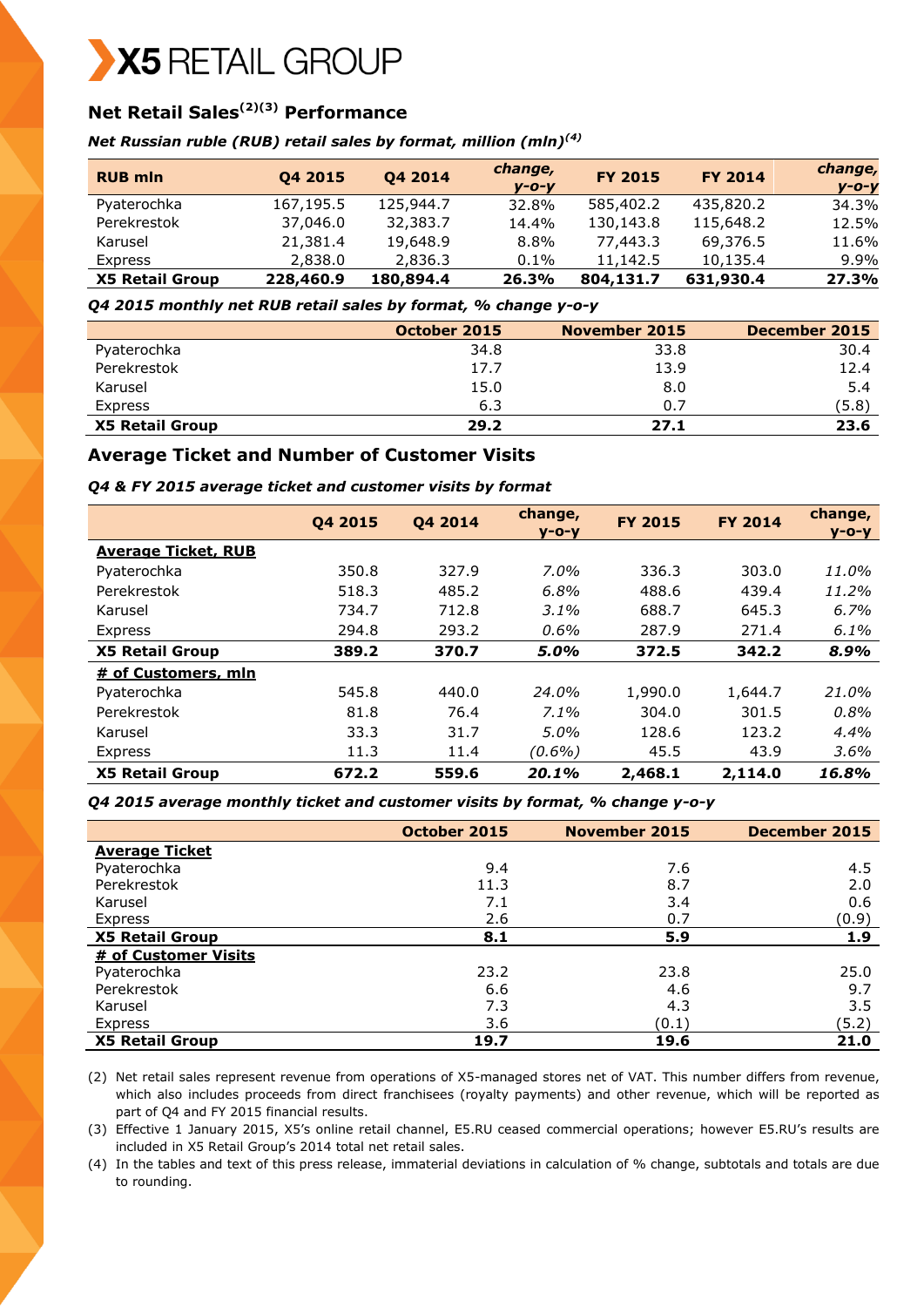

# **LFL Sales Performance**

*Q4 & FY 2015 LFL(5) store performance by format, % change y-o-y*

|                        |              | <b>FY 2015</b> |               |              |                |               |
|------------------------|--------------|----------------|---------------|--------------|----------------|---------------|
|                        | <b>Sales</b> | <b>Traffic</b> | <b>Basket</b> | <b>Sales</b> | <b>Traffic</b> | <b>Basket</b> |
| Pyaterochka            | 12.6         | 3.5            | 8.8           | 16.7         | 3.6            | 12.7          |
| Perekrestok            | 3.6          | (3.6)          | 7.5           | 5.8          | (4.6)          | 10.9          |
| Karusel                | 3.8          | 1.9            | 1.9           | 9.1          | 2.6            | 6.3           |
| Express                | (2.1)        | (5.1)          | 3.2           | 1.4          | (3.9)          | 5.4           |
| <b>X5 Retail Group</b> | 9.8          | 2.3            | 7.4           | 13.7         | 2.3            | 11.2          |

*Q4 2015 monthly LFL store performance by format, % change y-o-y* 

|                        | October 2015 |                | November 2015 |              |                | December 2015 |              |                |               |
|------------------------|--------------|----------------|---------------|--------------|----------------|---------------|--------------|----------------|---------------|
|                        | <b>Sales</b> | <b>Traffic</b> | <b>Basket</b> | <b>Sales</b> | <b>Traffic</b> | <b>Basket</b> | <b>Sales</b> | <b>Traffic</b> | <b>Basket</b> |
| Pyaterochka            | 15.1         | 3.5            | 11.3          | 12.3         | 2.8            | 9.3           | 10.9         | 4.1            | 6.5           |
| Perekrestok            | 8.6          | (2.4)          | 11.3          | 2.7          | (5.7           | 8.9           | 0.8          | (2.8)          | 3.7           |
| Karusel                | 12.8         | 5.8            | 6.6           | 4.5          | 1.7            | 2.7           | (2.1)        | (1.2)          | (0.9)         |
| Express                | 0.1          | (4.5)          | 4.8           | (1.0)        | (4.5)          | 3.6           | (4.8)        | (6.3)          | 1.6           |
| <b>X5 Retail Group</b> | 13.5         | 2.7            | 10.6          | 9.6          | 1.4            | 8.1           | 7.3          | 2.7            | 4.5           |

# **Expansion Dynamics**

#### *Selling space and # of stores by format*

|                                       | As at         | As at         | change         |
|---------------------------------------|---------------|---------------|----------------|
|                                       | $31 - Dec-15$ | $31 - Dec-14$ | $vs$ 31-Dec-14 |
| Selling Space, square meters (sq. m.) |               |               |                |
| Pyaterochka                           | 2,422,626     | 1,754,250     | 38.1%          |
| Perekrestok                           | 484,008       | 415,788       | 16.4%          |
| Karusel                               | 390,133       | 358,593       | 8.8%           |
| Express                               | 36,407        | 43,612        | (16.5%)        |
| <b>X5 Retail Group</b>                | 3,333,174     | 2,572,243     | 29.6%          |
| # of Stores                           |               |               |                |
| Pyaterochka                           | 6,265         | 4,789         | 30.8%          |
| Perekrestok                           | 478           | 403           | 18.6%          |
| Karusel                               | 90            | 82            | 9.8%           |
| Express                               | 187           | 209           | (10.5%)        |
| <b>X5 Retail Group</b>                | 7,020         | 5,483         | 28.0%          |

#### *Selling space and # of stores added by format*

|                           | <b>Net Added</b><br>04 2015 | <b>Net Added</b><br>04 2014 | change,<br>$V - O - V$ | <b>Net Added</b><br><b>FY 2015</b> | <b>Net Added</b><br><b>FY 2014</b> | change,<br>$V - O - V$ |
|---------------------------|-----------------------------|-----------------------------|------------------------|------------------------------------|------------------------------------|------------------------|
| Net Selling Space, sq. m. |                             |                             |                        |                                    |                                    |                        |
| Pyaterochka               | 201,775                     | 174,447                     | 15.7%                  | 668,376                            | 340,148                            | 96.5%                  |
| Perekrestok               | 25,724                      | 16,008                      | 60.7%                  | 68,220                             | 18,038                             | 278.2%                 |
| Karusel                   | 25,551                      | 1,334                       | 1,815.7%               | 31,540                             | (17, 215)                          | n/a                    |
| Express                   | 454                         | 4,455                       | (89.8%)                | (7, 205)                           | 8 3 8 9                            | n/a                    |
| <b>X5 Retail Group</b>    | 253,504                     | 196,243                     | 29.2%                  | 760,931                            | 349,359                            | 117.8%                 |
| Net # of Stores           |                             |                             |                        |                                    |                                    |                        |
| Pyaterochka               | 470                         | 447                         | $5.1\%$                | 1,476                              | 907                                | 62.7%                  |
| Perekrestok               | 27                          | 14                          | 92.9%                  | 75                                 | 13                                 | 476.9%                 |
| Karusel                   | 6                           | 1                           | 500.0%                 | 8                                  | (1)                                | n/a                    |
| Express                   | 5                           | 16                          | (68.8%)                | (22)                               | 20                                 | n/a                    |
| <b>X5 Retail Group</b>    | 508                         | 478                         | 6.3%                   | 1,537                              | 939                                | 63.7%                  |

(5) LFL comparisons of retail sales between two periods are comparisons of retail sales in local currency (including VAT) generated by the relevant stores. The stores that are included in LFL comparisons are those that have operated for at least 12 full months. Their sales are included in LFL calculation starting from the day of the store's opening. We include all stores that fit our LFL criteria in each reporting period.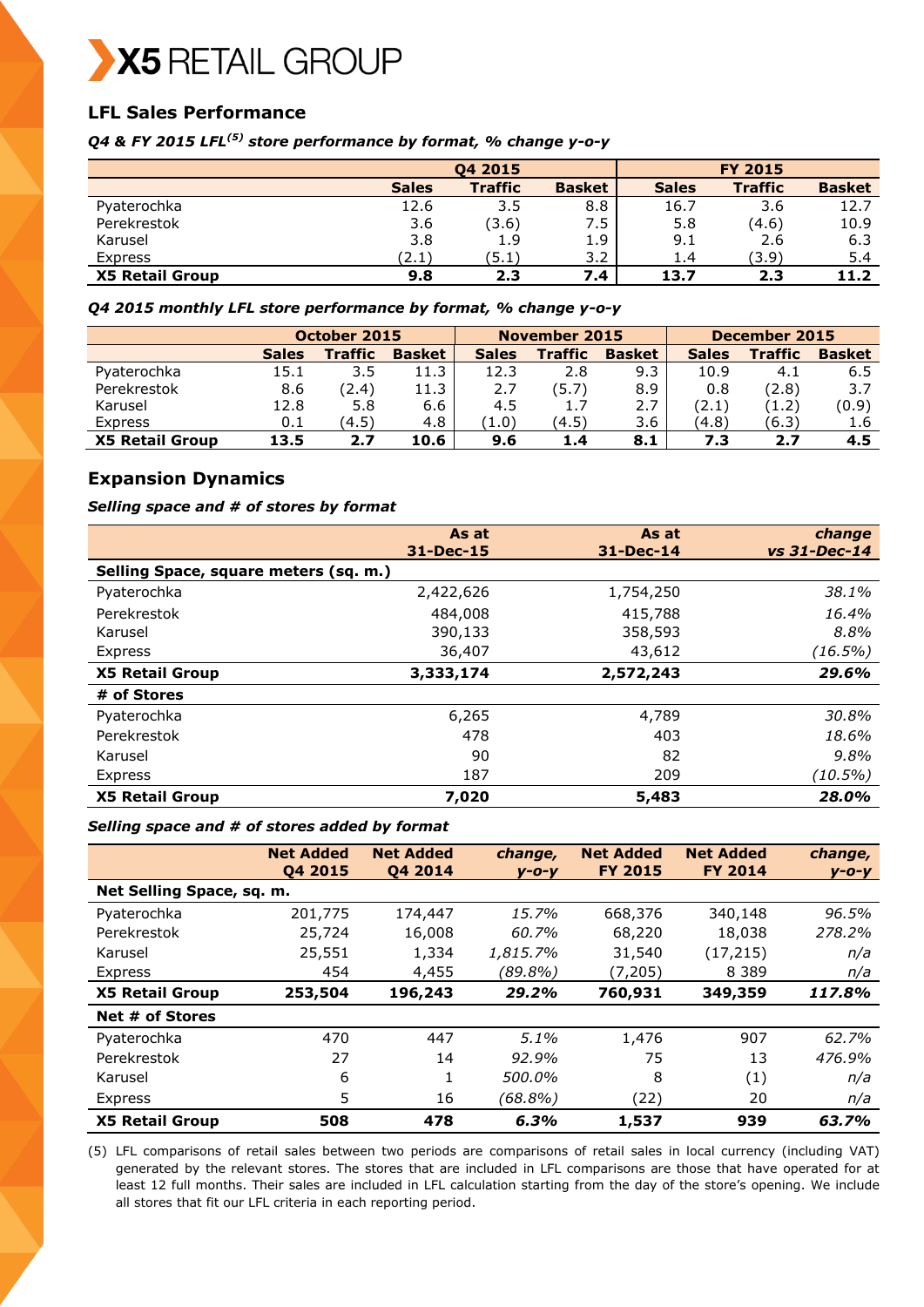

# **Key Drivers for Q4 and FY 2015 Results**

# *Sales*

- LFL sales performance was strong despite decreasing consumer consumption and slowing food price inflation during Q4 2015.
- The increase in customer visits was primarily attributable to Pyaterochka, both from its expansion programme and from the improved shopping experience at existing Pyaterochka stores.
- The Company recorded positive LFL traffic in each month of the fourth quarter, driven primarily by Pyaterochka.

# *Expansion and refurbishment*

- X5 added 760.9 th. sq. m of selling space in 2015, over 2x more than in the same period of 2014.
- Pyaterochka was the main driver for the store base increase, accounting for ca. 88% of selling space added in 2015.
- 1,411 Pyaterochka stores were refurbished in 2015 (364 of them in Q4 2015) as part of X5's investment programme to upgrade existing stores. In conjunction with new openings, more than 70% of Pyaterochka stores are now operating under the new concept.
- 51 Perekrestok stores were refurbished in 2015 (14 of them in Q4 2015), bringing the total share of rebranded stores to more than 25% as of 31 December 2015.
- Five Karusel stores were refurbished in 2015 (three of them in Q4 2015).
- In Q4 2015, X5 opened a new 13,250 sq. m. distribution centre (DC) in the Kazan region and a new 6,068 sq. m. DC in the Chelyabinsk region to serve the Pyaterochka format. In addition, a new 33,500 sq. m. DC in the Leningrad region was opened to serve the Perekrestok and Karusel formats. X5 closed one DC in the Moscow region that did not meet the Company's efficiency criteria.
- In 2015, as part of the Company's ongoing rationalisation programme, X5 closed 62 Pyaterochka stores, 15 Perekrestok stores, one Karusel store and 57 Express stores.

# **2016 Financial Calendar**

| 26 January | Q4 & FY 2015 Trading Update                        |
|------------|----------------------------------------------------|
| 18 March   | Q4 & FY 2015 Financial Results                     |
| 21 March   | 2015 Financial Results conference call             |
| 19 April   | Q1 2016 Trading Update                             |
| 28 April   | Q1 2016 Financial Results and conference call      |
| 19 July    | Q2 & 6M 2016 Trading Update                        |
| 16 August  | Q2 & 6M 2016 Financial Results and conference call |
| 18 October | Q3 & 9M 2016 Trading Update                        |
| 26 October | Q3 & 9M 2016 Financial Results                     |
| 27 October | 2016 Capital Markets Day                           |

Dates are preliminary and may be subject to change. For up-to-date information, please refer to the financial calendar on X5's website: www.x5.ru.